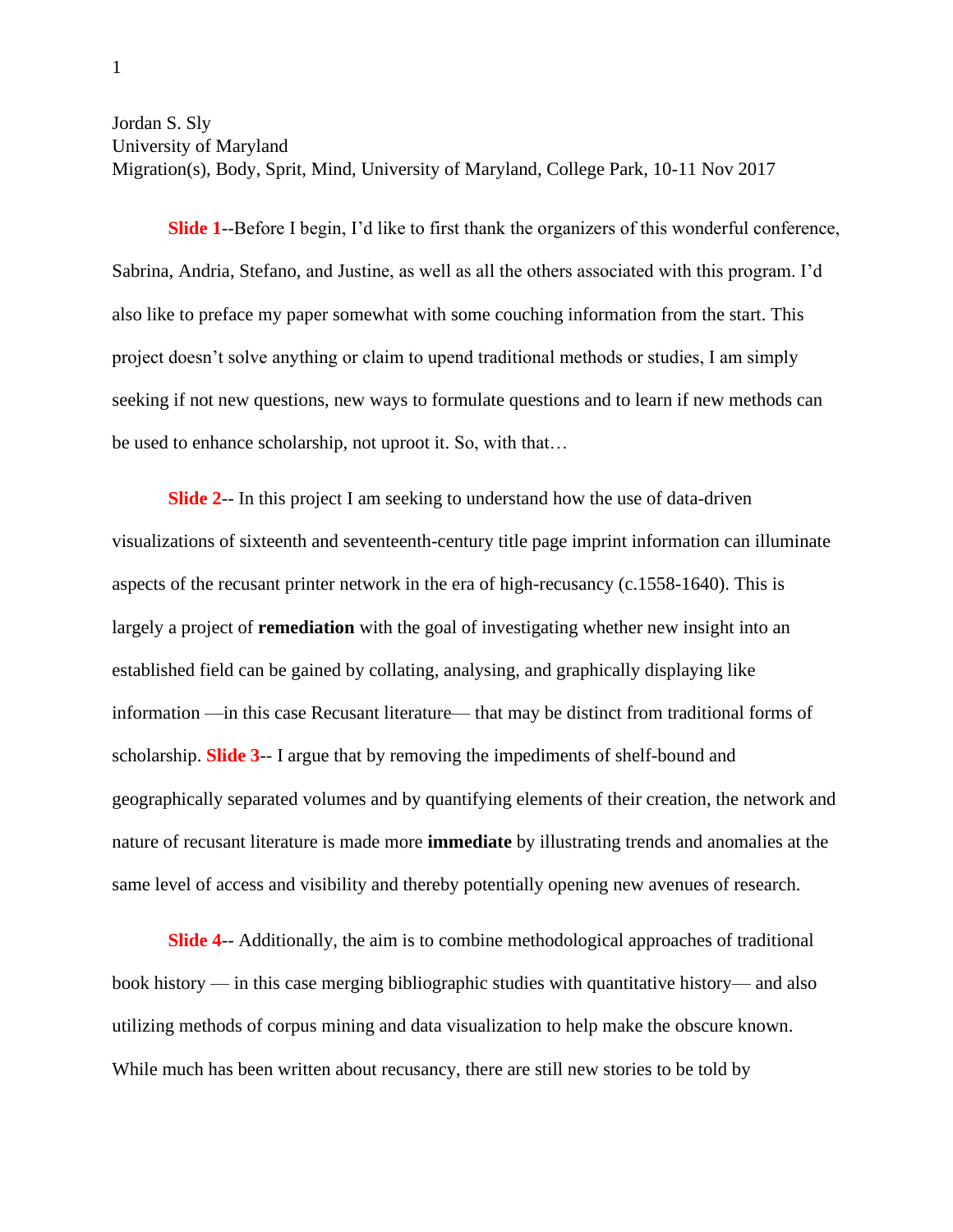investigating new forms of evidence made available through newer methods of humanities scholarship. New methods can potentially lead to new evidence to help settle old historiographical debates.

**Slide 5**-- It is important to also address what this project is not, at least at this stage. This project deals with a very particular set of title page imprint data and seeks not rhetorical analysis, but network and geographical analysis —to learn, in other words who constituted the recusant print network, and from where were they printing. It is also important to stake out a note of definition in the use of the term "recusant literature." **Slide 6**-- I am relying on the scholarship of A.F. Allison and D.M. Rogers in the construction of the term as they used it in their 1956 study *A Catalogue of Catholic Books in English Printed Abroad or Secretly in England 1558-1640* and in the subsequent 1970 collection of facsimile texts by Rogers *English Recusant Literature 1558- 1640,* which consists of Catholic literature such as Edmund Campion's *Rationes Decem* which serve as instructive literature for the self-education or **self-catechism** (using Eamon Duffy's phrase) and maintenance of the faith for the illicit practice of Catholicism for those either refusing prayer-book services or attending these services while harbouring secret Catholic confessional allegiances. **Slide 7**-- Often this literature is translated from Spanish, Italian, French, Latin, and others. This is, therefore, primarily European literature and represents, to me, a form of Early Modern English Catholic samizdat. As John Roberts notes in his important critical introduction to his anthology of English recusant devotional literature, "the Recusants were primarily men of action" who did not, as Roberts continues, have the "time nor the leisure needed for composing books of devotion.<sup>1</sup>" Roberts adds that there was not an urgent need for

<sup>&</sup>lt;sup>1</sup> John Roberts, Introduction to *A Critical Anthology of English Recusant Devotional Prose, 1558-1603*, by John Roberts (Pittsburg: Duquesne University Press, 1966), 45.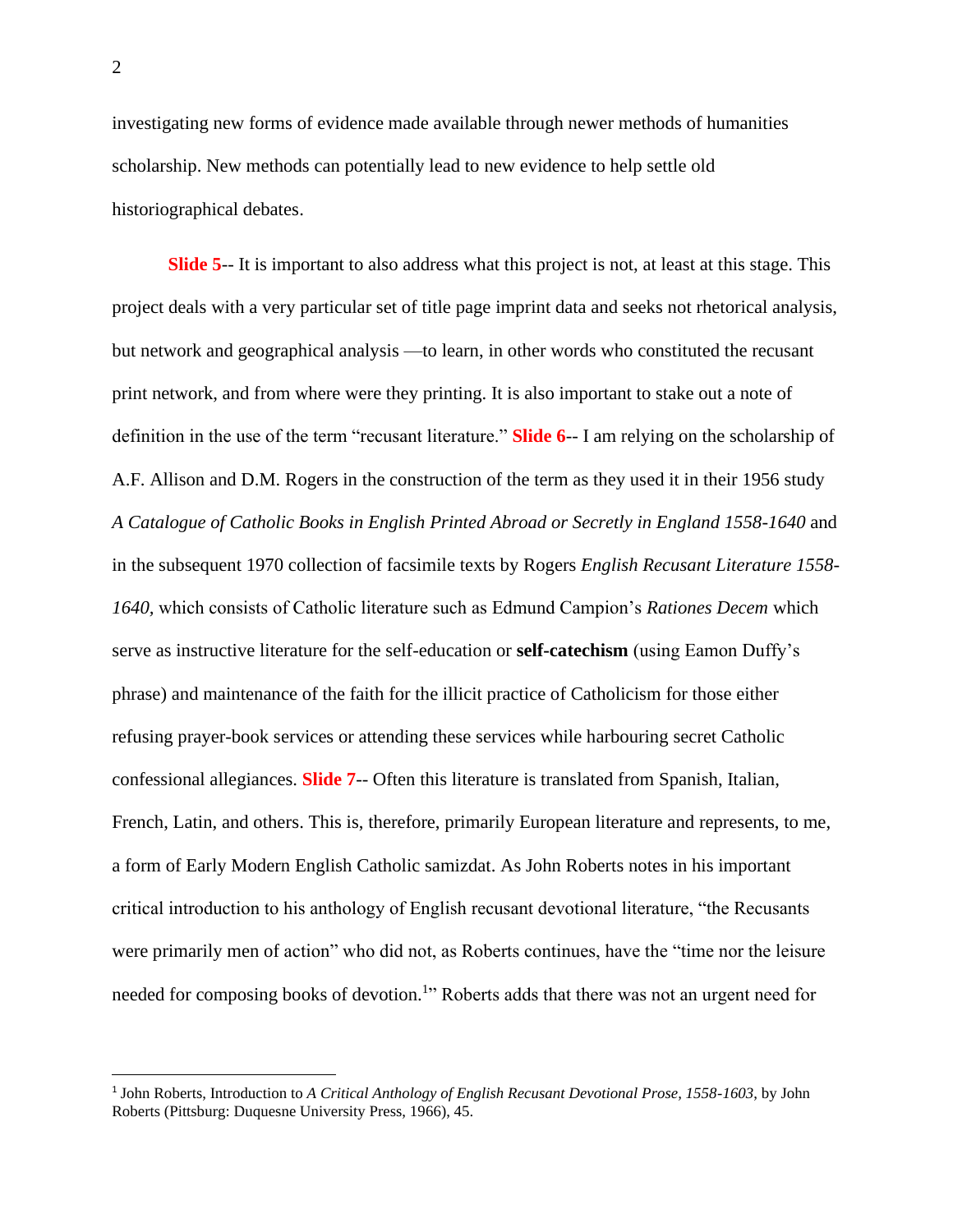English-origin material because there was such a glut of continental material available. The question remains, however, in understanding how and where this material was printed and if there existed a more robust printing network than has been previously analysed.

This project assumes a program of counting, of making connections and drawing conclusions based on numbers, rates, and trends in order to find new stories and to indicate through occurrence rates and network connection who the members of the recusant print network were, where they were located, and how much they printed. Importantly, at this stage the connective tissue between the elements is illustrative and summative, but not predictive. The reason behind this is simple: I'm not great a maths.

In Franco Moretti's essay "Network Theory, Plot Analysis," Moretti describes many of the features and methods that this projects works with and some of the justifications for using this form of analysis in a humanities project. While Moretti used Network Theory to analyse plot and character connection and this project seeks to connect real-world historical actors, both projects seek to find the clusters and connective edges that illustrate the, in Moretti's words, "uncanny rapidity with which one can reach any vertex in the network from any other vertex."<sup>2</sup> Importantly, these connections are referred to as the "six degrees of separation," a term cleverly utilized by the "Six Degrees of Francis Bacon" team. The Six Degrees project is very important in the development of the recusant network project in that both projects aim to pull out from obscurity the **contemporaneously known connections** —that is, the social network of writers and patrons in the Six Degrees project or recusant printers in this project— but of which the

<sup>2</sup> Franco Moretti, "Network Theory, Plot Analysis," in *Distant Reading* by Franco Moretti (London: Verso, 2013), 212.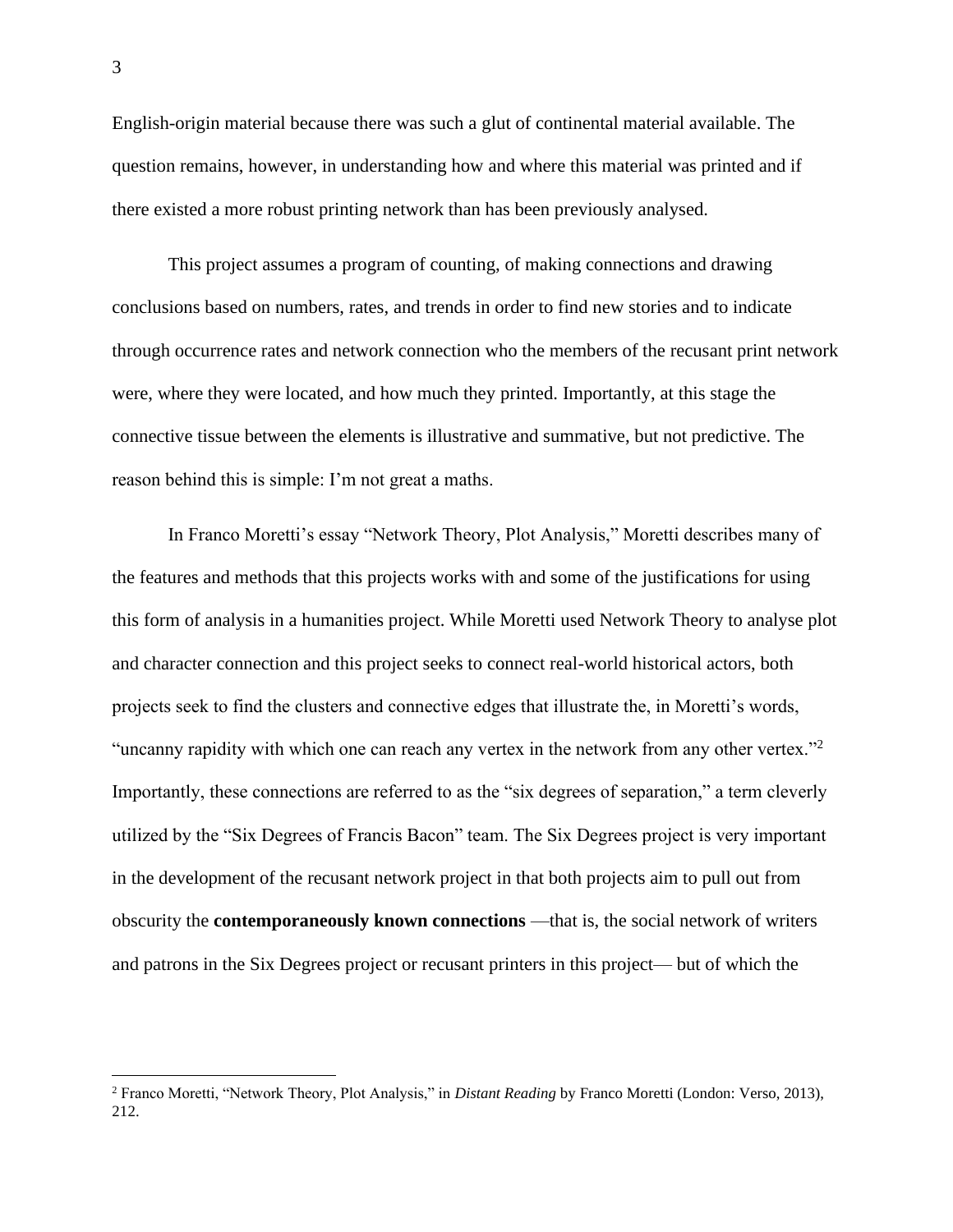evidence is obscured by the inaccessibility of vast and dense archival material.<sup>3</sup> Creating a tool to better see not only the large important connections but also to see the general "gloop" that, as Jonathan Hope and Michael Witmore discuss in the context of identifying trends in the rhetorical language of Shakespeare, hold the network together.<sup>4</sup> This is important because as we will see, there are stand out characters in the history of recusant printing, but as this project demonstrates, there is a much higher rate of unknown and unaccounted for printers. These unknown printers constitute this project's "gloop;" the binding agent that provides the shape of the recusant printing network.

As the Six Degrees project illustrates and as van de Camp and van den Bosch discuss, making meaningful connections between historical actors outside of direct kinship networks is incredibly complex. Relational data from a social network extraction model can be used to determine related entities and sentiment analysis can be used to model the nature of that relationship. These methods are more typically used in data sciences and in the development of social media algorithmic predictions. In their ground breaking work with Marian letter networks, however, Ruth and Sebastian Ahnert develop an important "betweenness" model that functions more robustly as a predictive system for historic network analysis.<sup>5</sup> In their work they are able to determine not only connections but also originator or hub-influencer relational data by measuring the distance between nodes and their weighted importance to the network using algorithmic scoring tools. This work has been very important in the field of humanities-centric network analysis and a similar focus on statistical predictive modelling is being used by the Six Degrees

<sup>3</sup> Christopher N. Warren, Daniel Shore, Jessica Otis, et. al. "Six Degrees of Francis Bacon: A Statistical Method for Reconstructing Large Historical Social Networks," *Digital Humanities Quarterly* 10 no. 3 (2016)

<sup>4</sup> Jonathan Hope and Michael Witmore, "The Hundredth Psalm to the Tune of "Green Sleeves": Digital Approaches to Shakespeare's Language of Genre," *Shakespeare Quarterly* 61 no.3 (2010) : 361.

<sup>&</sup>lt;sup>5</sup> Ruth Ahnert and Sebastian Ahnert, "Protestant Letter Networks in the Reign of Mary I: A Quantitative Approach," *ELH* 82 no. 1 (2015) : 14-17.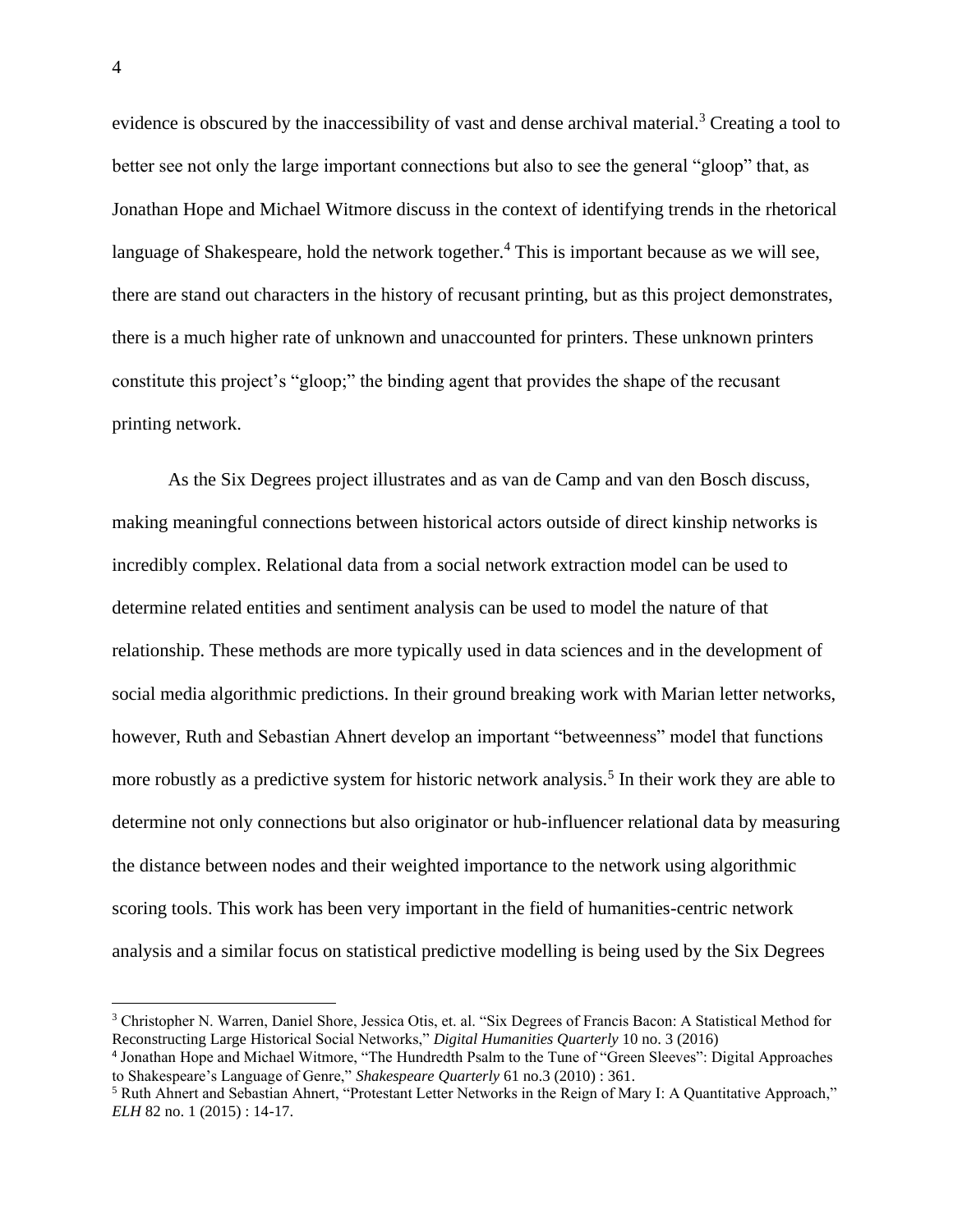project. As briefly mentioned above, the recusancy print network functions as an illustrative model to demonstrate the known connections, that is the association of title page information with the specified places and people contained. As the project develops and becomes more sophisticated, however, there will be further need for predictive modelling and analysis to map speculative and derived alias data with the potentially false imprint information (a trend I will address in the next section).

As I mentioned, I am using these tools in hopes of finding new questions within the deep and vast extant historiography of English Catholicism and recusancy. In particular, by focusing on the print network indicated by the title page imprint information, what can be added to the known information about the trade and production of singularly recusant literature? To explore the networks of recusant literature communities is to enter, as Nancy Brown wrote, "uncharted territory."<sup>6</sup> Brown's study of the manuscript networks of the recusant community is very important for understanding both recusancy in general and for understanding the place of literature within this community. As both she and Alexandra Walsham have discussed, for the lay-Catholic community authoritative and instructive works were of critical importance as they were, as Brown writes, "the means of spiritual sustenance when no priest was available and no mass heard."<sup>7</sup> This made England something of a special case in the post-Tridentine Catholic world. While manorial resident priests were an option for some, without an alternative for most Catholics the silent preacher of the text was of the utmost importance. Walsham highlights this in a number of studies looking at the impact of the recusant literature on lay-Catholics and the potential for danger not only in the radicalization of a beleaguered population, but also of the

<sup>6</sup> Nancy Brown, "Paperchace: The Dissemination of Catholic Texts in Elizabethan England," in *English Manuscript Studies 1100-1700 vol. 1*, ed. Peter Beal and Jeremy Griffiths, (Oxford: Basil Blackwell, 1989), 120. 7 Ibid, 120.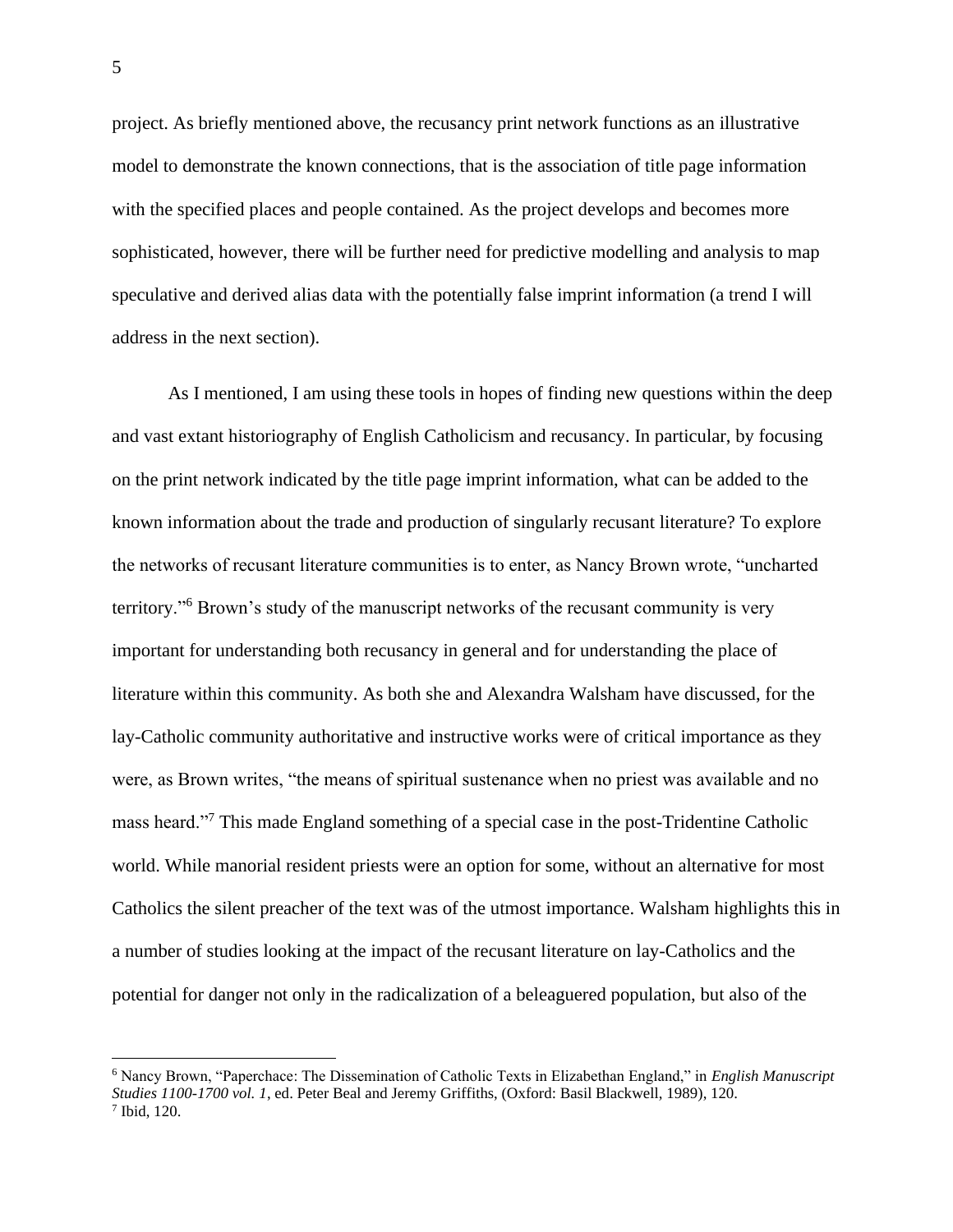misinterpretation of texts and the possibility, to echo the sentiment of the period, of the "silent heretic."<sup>8</sup> Walsham additionally notes that the instantiation of print had a great effect in creating what she credits Brian Stock as terming a "textual community." Not only did print provide a fairly uniform edition of a text, it was generally, and this is one of the points of debate that this project addresses, printed by an authoritative source such as the English College at Saint-Omer and others.<sup>9</sup> Alternatively, there is a very interesting history in the creation and dissemination of manuscript copies of this material, often by women —many of whom became marytrs— under the spiritual direction of manorial priests described as (Ellen Macek) "Ghostly Fathers." While there isn't time to delve into this area, it is important to see the need for the material before we look at the modes of supplying it. As it happens, one of the priests associated with spiritual direction, John Mush, appears in the data as the author of one of the recusant works associated with a clandestine press in London and the printer Jacobum Molaeum.

As will be illustrated in the discussion, this project highlights centres of printing as well as illuminating printers themselves. One such printer that rises through the vast corpora of data is William Carter. Carter is a romantic and typifying character of the high-recusancy period in that his story is one of both centrality and of martyrdom. According to Ian Gadd, Carter was the son of a draper and an apprentice printer under the tutelage of John Cawood. Cawood was the printer to Queen Mary and whose own mentor (Grafton, printer under Edward VI) was executed as a traitor for his support of Jane Grey.<sup>10</sup> In the apprentice-printer network surrounding Carter, therefore, we see in miniscule the turbulence of the period in sharp detail. Carter was recruited

<sup>8</sup> Alexandra Walsham, "'Domme Preachers'? Post-Reformation English Catholicism and the Culture of Print," *Past and Present* 168 no.1 (2000) : 74.

<sup>9</sup> Alexandra Walsham, "Preaching Without Speaking: Script, Print and Religious Dissent," in *The Uses of Script and Print, 1300-1700*, ed. Julia Crick and Alexandra Walsham, (Cambridge: Cambridge University Press, 2004), 212. <sup>10</sup> Alec Ryrie, "Cawood, John (1513/14–1572)," *Oxford Dictionary of National Biography*, ed. David Cannadine, (Oxford: OUP, 2004) : online ed.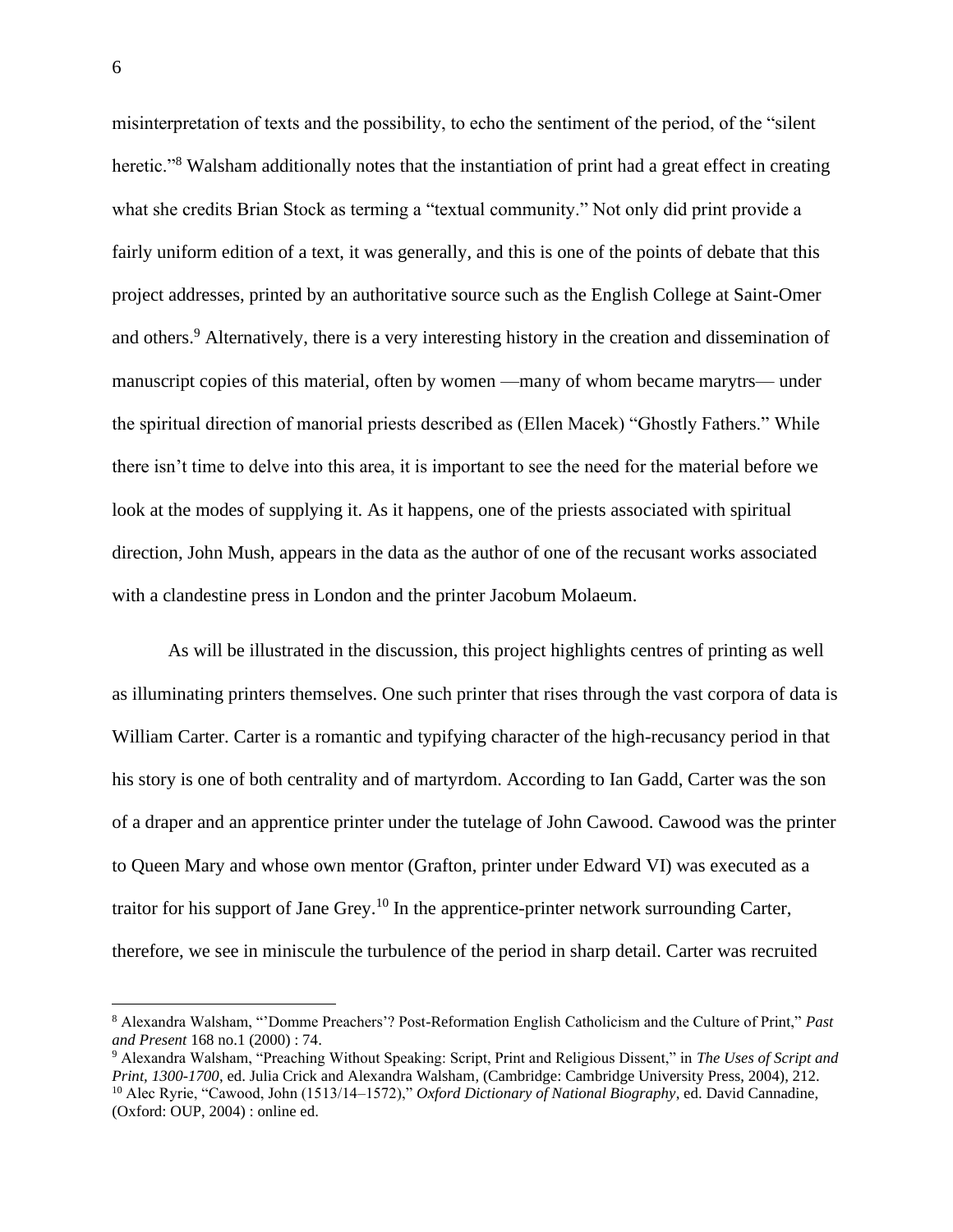into the recusant cause and was a figure of some importance printing at least fourteen books.<sup>11</sup> As a result, he was imprisoned, tortured, and eventually hanged, drawn, and quartered thus becoming a recusant martyr<sup>12</sup>. Carter is of particular importance to this project because of his associations (possibly) with multiple pseudonyms as well as the clandestine Greenstreet House press which he operated with the similarly important John Lyon. These figures are representative of the aims of the project in that they constitute key players in the recusant print network. In Thomas McGoog's recent work, he expands on Gadd's original scholarship on Carter and places him within the clandestine print era that predates the Jesuit print mission of c.1580. McGoog importantly discusses the nature of this mission and the Pope's removal of the requirement for all literature to be published with full imprint information.<sup>13</sup> **Slide 8**-- This is important because as we will see, this (along with the nature of Early Modern printing in general and the required secrecy of the presses) allows for the volume of what the *English Short Title Catalogue* describes as "false imprint" information and the high number of records catalogued as "S.N." or *sine nomine* (without a name). Interestingly, Walsham provides evidence of this form of clandestine practice, but from the perspective of persecuted Protestants and other nonconforming sects under the Marian monarchy. Walsham gives the example of John Day who, in an effort to mislead the ever encroaching authorities, creates works under the pseudonyms Nichlas Dorcaser and Michael Wood both, importantly falsely recorded as printed in Rouen.<sup>14</sup> Additionally, to support the *ESTC* thesis of a large-scale (as will be clarified in the data) English clandestine operation, Ceri Sullivan, in analysing the arguments of F.S. Siebert and W.W. Greg, finds that despite the high

<sup>11</sup> Thomas McCoog, "'Guiding Souls to Goodness and Devotion': Clandestine Publications and the English Jesuit Mission" in *Publishing Subversive Texts in Elizabethan England and the Polish-Lithuanian Commonwealth*, ed. Teresa Bela, Clarinda Calma, Jolanta Rzegocka, (Leiden: Brill, 2016), 97.

<sup>12</sup> Ian Gadd, "Carter, William (b. in or before 1549, d. 1584)," *Oxford Dictionary of National Biography*, ed. David Cannadine, H. C. G. Matthew and Brian Harrison (Oxford: OUP, 2004) : online ed.

<sup>&</sup>lt;sup>13</sup> Thomas McCoog, "Clandestine Publications and the English Jesuit Mission," 101.

<sup>&</sup>lt;sup>14</sup> Alexandra Walsham, "Preaching Without Speaking: Script, Print and Religious Dissent," 214.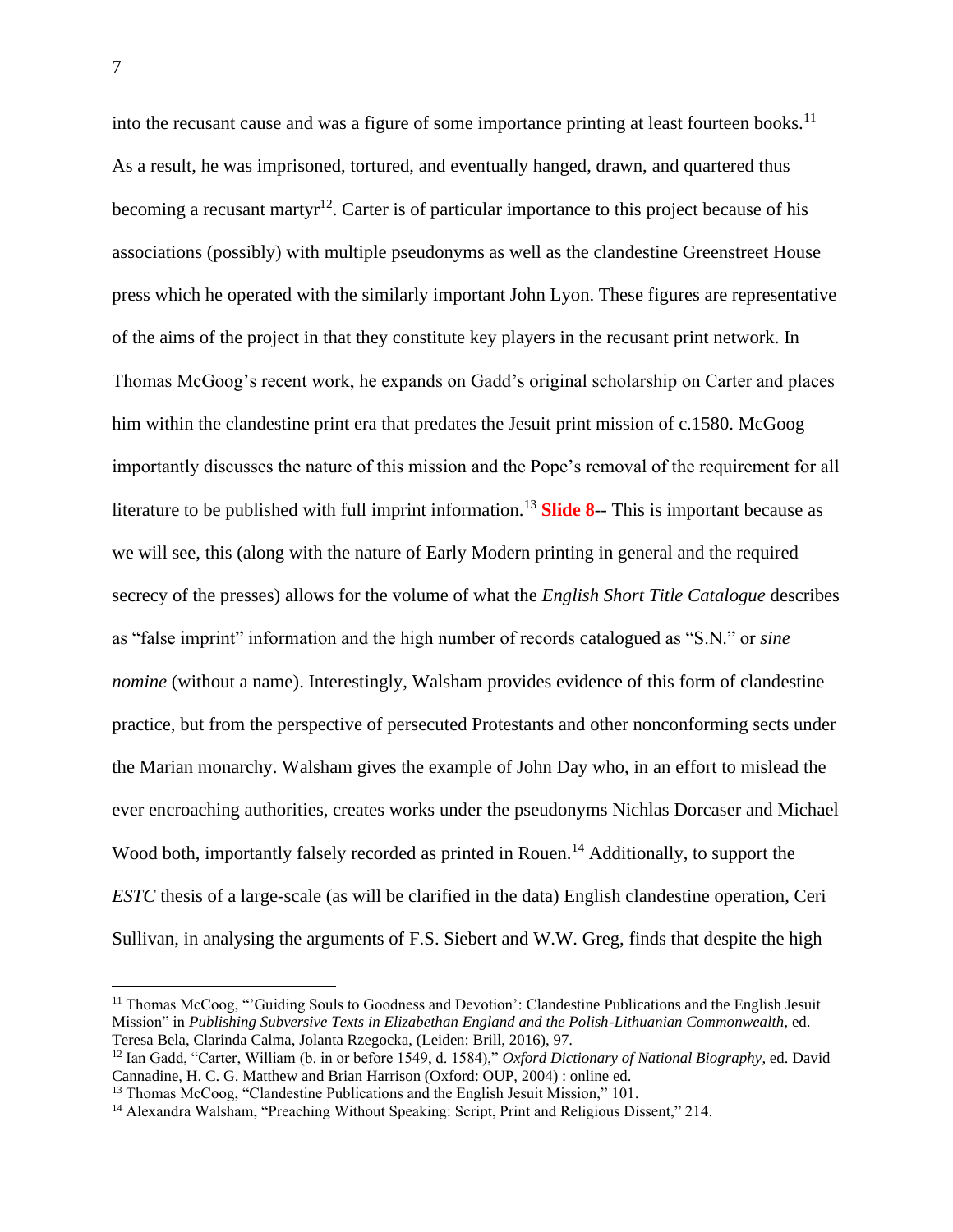cost of printing and the scarcity of material, other, non-ideological printers may have printed recusant material as a supplemental income away from the eyes of the Stationer, thus, potently accounting for a large portion of the false imprint information. While they may have felt inclined to print the material, it is highly doubtful they would want to associate themselves with these prints.<sup>15</sup> Recusant printers would, however, move from a clandestine press in England to free presses in Europe if the authorities suspected their shop or location of housing illegal material or an illegal press. One example that McGoog gives is Stephen Brinkley, another high occurrence name within the dataset, who after being imprisoned in England for printing illegal material fled to Rouen and continued his work with the mission. This larger print mission has been described by Stefania Tutino as the "Empire of Souls" and it is in this work that Tutino —in a discussion of Cardinal Bellarmine— writes about the de-centralization and the complexities of Early Modern Catholicism at large.<sup>16</sup> This resonates with the recusant print network as discussed in Macek that concessions needed to be made to account for the localized need with the English mission, (i.e. the flexibility and the preaching through the print that was necessary despite the refocus on pastoral Catholicism after the Council of Trent).

While the high-profile recusants such as those involved in the multiple conspiracies against Elizabeth I, the Gunpowder Plotters, the musician William Byrd, or the families of the recalcitrant gentry who remain proud of this history even today, there remains a history to be told about the unknown, or at least less well known recusants who constituted the vast network of literature during the era of high-recusancy. Again, this project is illustrative and not predictive

<sup>15</sup> Ceri Sullivan, *Dismembered Rhetoric: English Recusant Writing, 1580 to 1603*, (Madison: Associated University Presses, 1995), 38.

<sup>16</sup> Stefania Tutino, *Empire of Souls: Robert Bellarmine and the Christian Commonwealth*, (Oxford: Oxford University Press, 2010), 6-8. This also echoes John O'Malley, *Trent and All That: Renaming Catholicism in the Early Modern Era,* (Cambridge: Harvard University Press, 2000).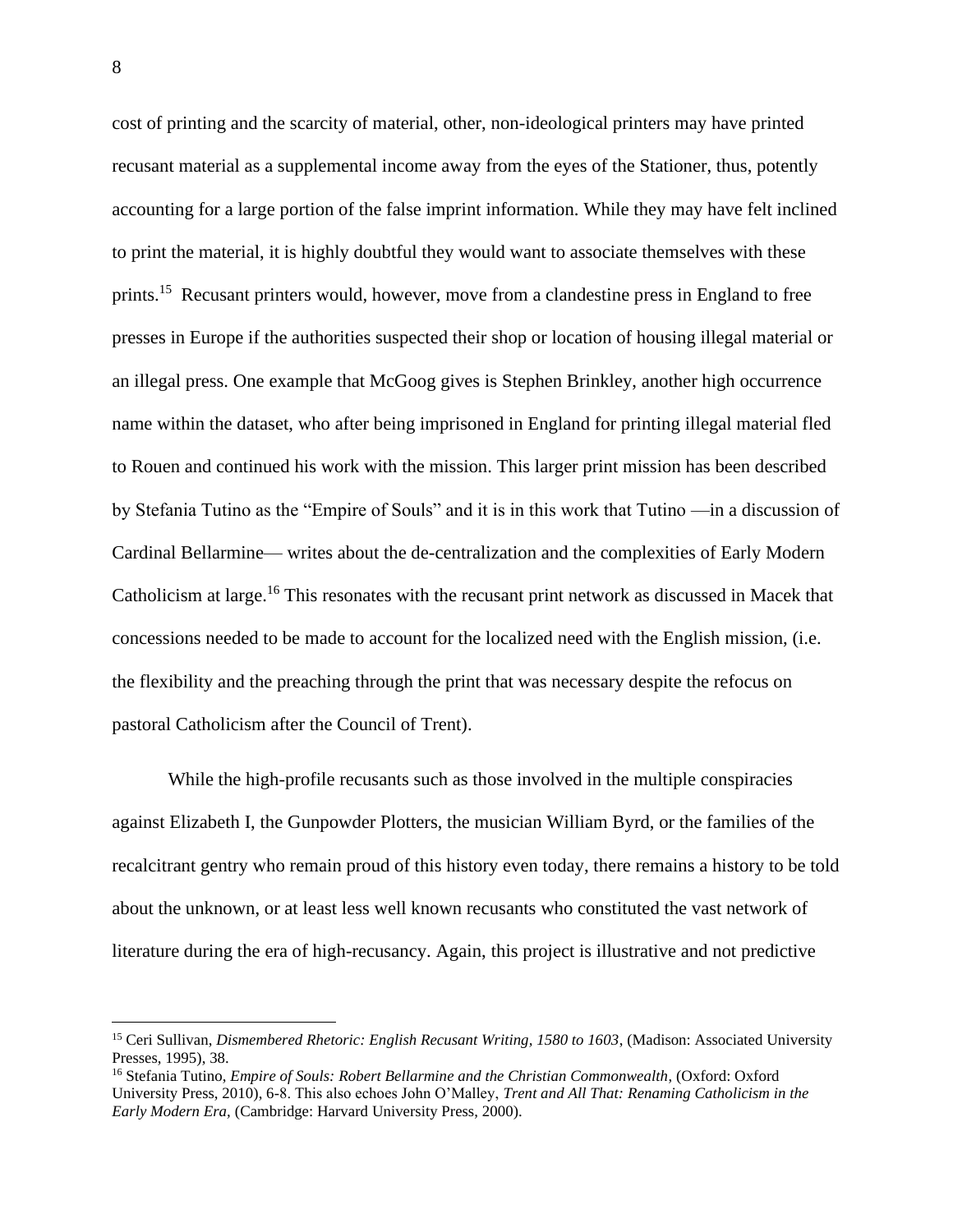and so the data derived from the imprint information gives us a quantitative account of a history that is well accounted for in qualitative historical works. Despite some humanists' fears that this form of history obscures historical actors, the use of visualization brings from obscurity names and connections that may have otherwise been lost.

## **Transition to showing the actual project**

**Slide 9**-- Early on in the project I began by simply doing a tedious and time consuming data-entry project transcribing the imprint information into a spreadsheet. **Slide 10**-- Based on out library's holdings of about 13 volumes of the Rogers *Recusant Literature* collection, I thought this would be a manageable project, but I was quickly disabused of this idea when I learned that this collection has something on the order of 400 volumes. **Slide 11**-- I had hoped that because this collection is available through the Hathi Trust, I could use their OCRed text to help this process along, but as you can see, their OCR leaves a lot to be desired. **Slide 12**-- Thankfully, though the help of my wonderful professor Kellie Robertson, I was put in touch with a prominent DH scholar who gifted me a large set of scraped data from the Early English Books Online-TCP project which uses English Short Title metadata at its core. From the initial data I was playing around with, I had started to see some interesting trends that prompted some of the initial research questions I mentioned before. **Slide 13**-- For example, even within the small dataset, the percentage of works with an English imprint were higher than I would have expected despite the majority still being associated with Jesuit and other printing centres in Europe. **Slide 14**-- Taking that idea and extrapolating using the much larger dataset, we actually see the trend continue with a high proportion of the imprint data located as "London" and associated English locations. There is a reason to pause over this data however. Within the ESTC, the cataloguing standards do not have a subject heading for "Recusant Literature," or anything close to a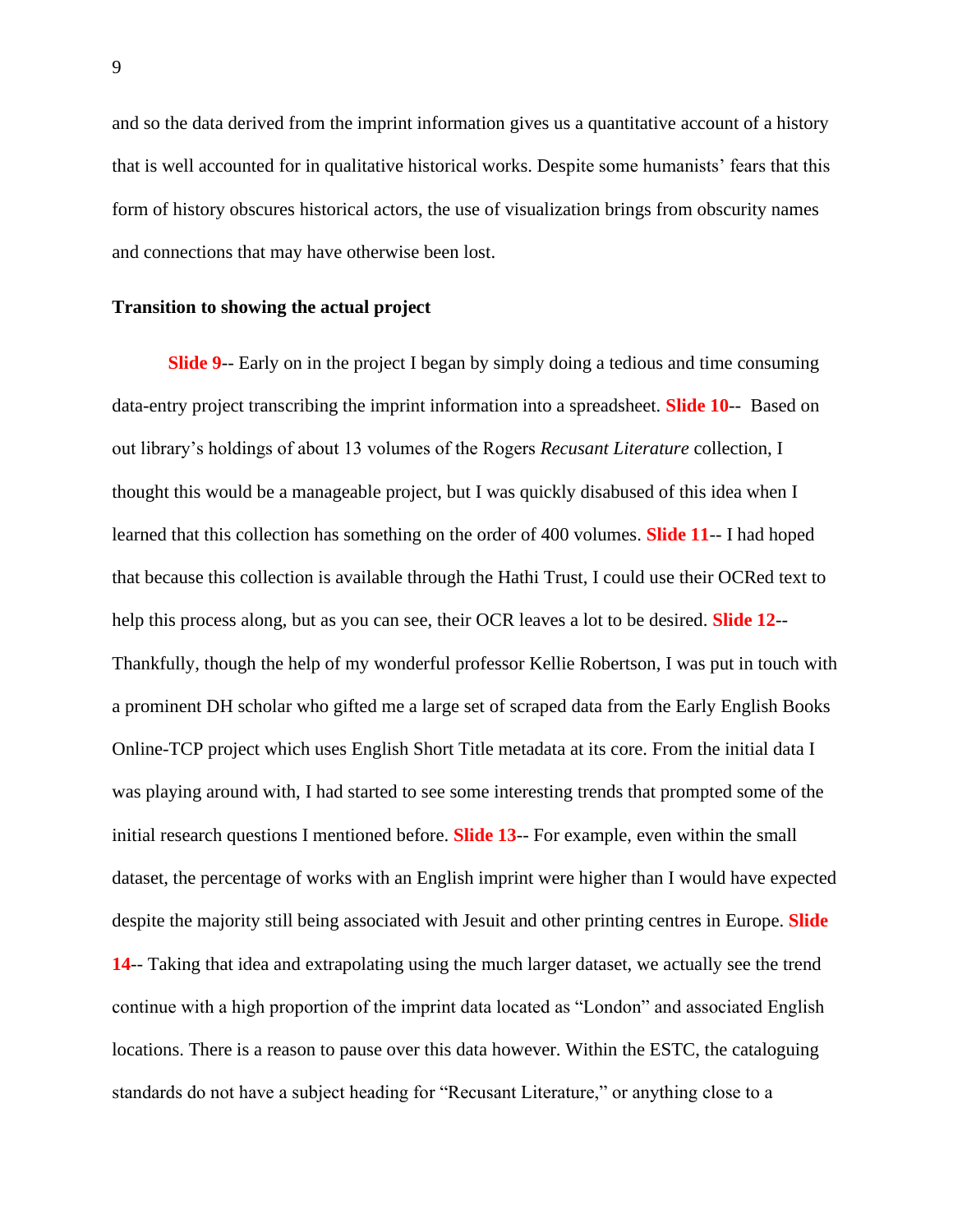categorically useful term for this context. The closest term is "Catholic Literature— Controversial", which, is obviously problematic because this doesn't specify a particular ideological construction, and therefore not specifically "Recusant" in nature. That said, there are connections to be drawn at least at a cursory level that may indicate new avenues for more expansive research. Meaning, if there is a Catholic work with an imprint denoting London, and specifically "under the sign of the Dolphin," etc. and within the era of high recusancy, this is something to take a look at.

**Slide 15**-- To begin with, then, going back to the first "accurate, but small" grouping, we can start to look at the associated printers for these individual instances and some interesting trends and anomalies start to stick through the set. By using a basic frequency analysis linking the rates of each instance with the creation data (place, person, date), we start to see some interesting trends come through the noise a bit. **Slide 16**-- If we look at geographic centres represented, we see some names, perhaps in slightly different forms (but noticeably similar) occur. **Slide 17**-- Looking first at London, for example, William Carter appears as a higher frequency printer, and importantly is linked, though *ESTC* scholarship, to the name "Ioannem Bogardum." **Slide 18**-- Note the similarities of some of the additional names associated with London. **Slide 19**-- Now Antwerp. **Slide 20**-- Now Louvain. There are some declension issues, but there is a similarity —not proof mind, but a similarity worth further study.

**Slide 21**—Moving back to the larger dataset, we can see some additional interesting points. With this larger graph, we are looking at an approximation of the printing environment for this literature. Importantly, in the centre we have the London associated text with the inner ring of nodes representing the higher frequency printing rates. As mentioned, S.N. or Sine Nomine records constitute a large portion of this graph, as do the more well known printers. As I